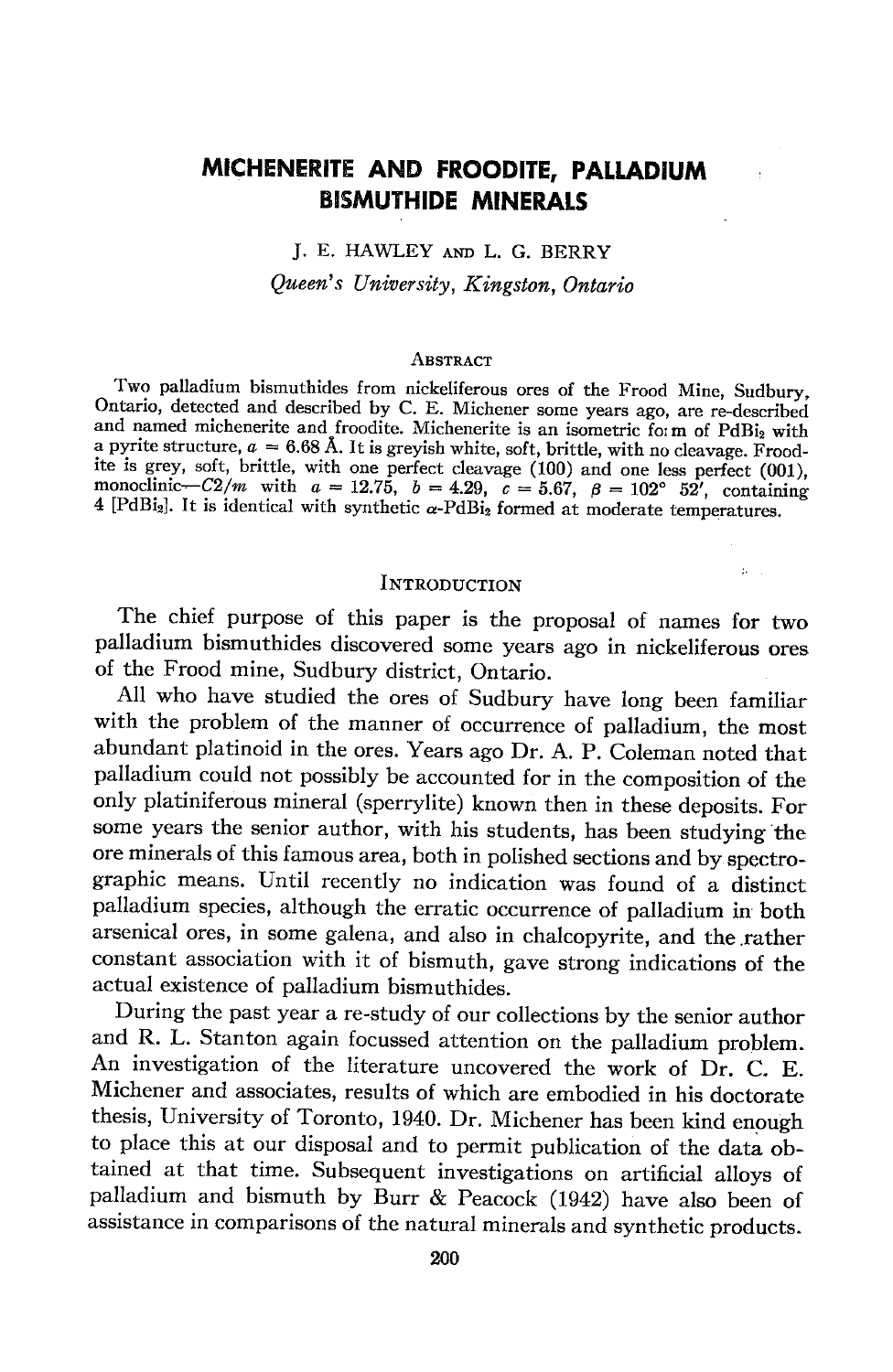The following descriptions are entirely the work of Michener and associates. Results of our own observations are to appear in a later paper on the mineralogy of these ores. Our discussion, however, of the composition of the two species is based on comparisons of  $x$ -ray data on artificial  $PdBi<sub>2</sub>$  and  $PtBi<sub>2</sub>$  with the natural minerals, data not available to Michener at the time his thesis was written.

Two palladium bismuthides, one isotropic and the other anisotropic were found by superpanning mill concentrates from arsenic- and leadcopper-rich ores of the Frood mine. Of the two the isotropic mineral for which the name michenerite is suggested, is reported to be the more abundant.<sup>1</sup> The anisotropic mineral, here named froodite, has been seen only rarely as isolated particles in mill concentrates.

#### MICHENERITE

This mineral was referred to in the early unpublished reports as  $Pd_{xx}$  and later as  $Pd_{2}Bi_{3}$ .

The mineral was separated from a few milligrams of 325 mesh precious metal mill-concentrate by immersion in dilute nitric acid and removal of such grains as gave a distinct yellow palladium reaction, by means of a capillary tube.

The mineral is greyish white in colour, has a dull metallic lustre, black streak, with no visible cleavage. It is brittle, has a hardness of  $B(2.5)$ . Specific gravity is between sperrylite and galena, probably about 9.5

Chemical analyses using the dithizone method on three samples gave an apparent ratio of Pd:  $Bi = 2:3$ . As will be seen later there is reason to believe that the true composition is PdBi<sub>2</sub>.

Optical properties as determined by Michener are as follows: light grey, isotropic.

Etch reactions:  $HNO<sub>s</sub>$ -effervesces slowly, blackens; FeCl<sub>a</sub>-slowly stains dark, some negative; Aqua regia-instantly stains black; HCl, KCN, KOH-negative.

With the cooperation of Dr. G. A. Harcourt and E. Cornford the original x-ray film  $#241$ , which is reproduced in Michener's thesis as representing "Pd<sub>2</sub>Bi<sub>3</sub>", was located in their files. The envelope bears the identification: "#241, Cu, Pd<sub>xx</sub>, Pd<sub>2</sub>Bi<sub>3</sub>" together with a note by the late Professor M. A. Peacock "not found in Pd-Bi alloys M.A.P. June '42." This note refers to the fact that the pattern is unlike that of ahy product found by Burr & Peacock (L942) in their study of the Pd-Bi system.

Michener noted that the pattern could be indexed on a cubic lattice and is similar to the patterns of gersdorffite-ullmannite.  $X$ -ray powder

rPrivate communication, September 5, 1939.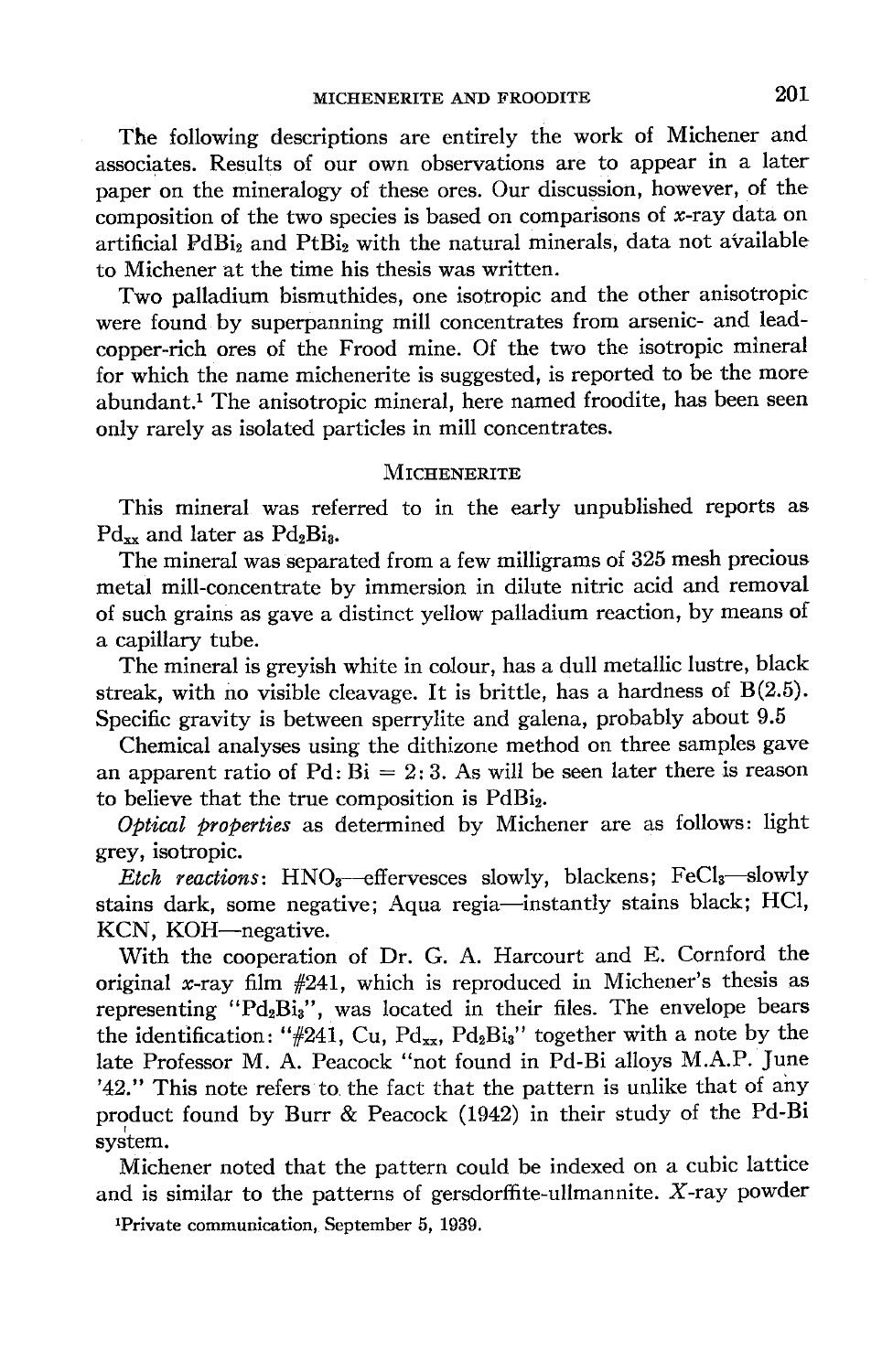

FIG. 1 (above). Michenerite-PdBi<sub>2</sub>, Frood mine, Sudbury. Contact print of film 241 made by C. E. Michener.

FIG. 2 (below). PtBi<sub>2</sub>, Synthetic material formed from the elements by fusion and annealing. Contact print of film made by W. O. J. Groeneveld Meijer. (Full size reproduction of x-ray powder films; camera 57.3 mm. diameter,  $CuK\alpha$  radiation, 1 mm. on film  $\approx$  1 degree  $\theta$ .

data on other substances of pyrite structure has become available in recent years. The spacings obtained from Michener's film  $#241$  (Fig. 1), kindly remeasured by E. Cornford, are given in Table 1 together with

| Michenerite-PdBi <sub>2</sub><br>Sudbury.<br>$a = 6.68$ A                     |                                                                                                              |                                                                                                        | PtBi <sub>2</sub><br>Wallbaum (1943)<br>$a = 6.696$ Å                            |                                                                                                                           | <b>Aurostibite AuSb2</b><br>Yellowknife, N.W.T.<br>Graham & Kaiman<br>(1952)<br>$a = 6.659$ Å |                                                                                                                       |
|-------------------------------------------------------------------------------|--------------------------------------------------------------------------------------------------------------|--------------------------------------------------------------------------------------------------------|----------------------------------------------------------------------------------|---------------------------------------------------------------------------------------------------------------------------|-----------------------------------------------------------------------------------------------|-----------------------------------------------------------------------------------------------------------------------|
| Ι                                                                             | $d$ (meas)                                                                                                   | hkl                                                                                                    | Ι                                                                                | $d$ (meas)                                                                                                                | Ι                                                                                             | $d$ (meas)                                                                                                            |
| 10<br>100<br>80<br>15<br>5<br>90<br>5<br>15<br>75<br>10<br>5<br>30<br>10<br>5 | 3.39<br>2.99<br>2.73<br>2.37<br>2.11<br>2.01<br>1.92<br>1.86<br>1.79<br>1.67<br>1.50<br>1.46<br>1.42<br>1.37 | 111<br>002<br>021<br>112<br>022<br>013?<br>113<br>222<br>023<br>123<br>004<br>024<br>124<br>233<br>224 | 5<br>20<br>70<br>70<br>60<br>100<br>20<br>60<br>80<br>10<br>50<br>70<br>50<br>50 | $3.85*$<br>3.35<br>2.99<br>2.73<br>2.364<br>2.013<br>1.938<br>1.854<br>1.788<br>1.675<br>1.495<br>1.460<br>1.427<br>1.366 | 10<br>50<br>40<br>30<br>40<br>100<br>10<br>10<br>20<br>5<br>10<br>10<br>5<br>10               | 3.83<br>3.33<br>2.98<br>2.71<br>2.34<br>2,003<br>1.918<br>1,840<br>1,777<br>1.524<br>1.485<br>1.448<br>1.417<br>1.356 |
| 20                                                                            | 1.285                                                                                                        | 115<br>333                                                                                             | 100                                                                              | 1,288                                                                                                                     | 30                                                                                            | 1.280                                                                                                                 |
| 25                                                                            | 1.24                                                                                                         | 025<br>234                                                                                             | 80                                                                               | 1.241                                                                                                                     | 10                                                                                            | 1.233                                                                                                                 |
| 20<br>25                                                                      | 1.22<br>1.18                                                                                                 | 125<br>044<br>135                                                                                      | 70<br>100                                                                        | 1.221<br>1.181                                                                                                            | 51<br>20<br>5                                                                                 | 1.213<br>1.177<br>1.126                                                                                               |
|                                                                               |                                                                                                              |                                                                                                        |                                                                                  |                                                                                                                           |                                                                                               |                                                                                                                       |

TABLE 1. MICHENERITE-PdBi<sub>2</sub>, PtBi<sub>2</sub> AND AUROSTIBITE-AuSb<sub>2</sub>-X-RAY POWDER DATA

\*From Gr@neveld Meijer (1954).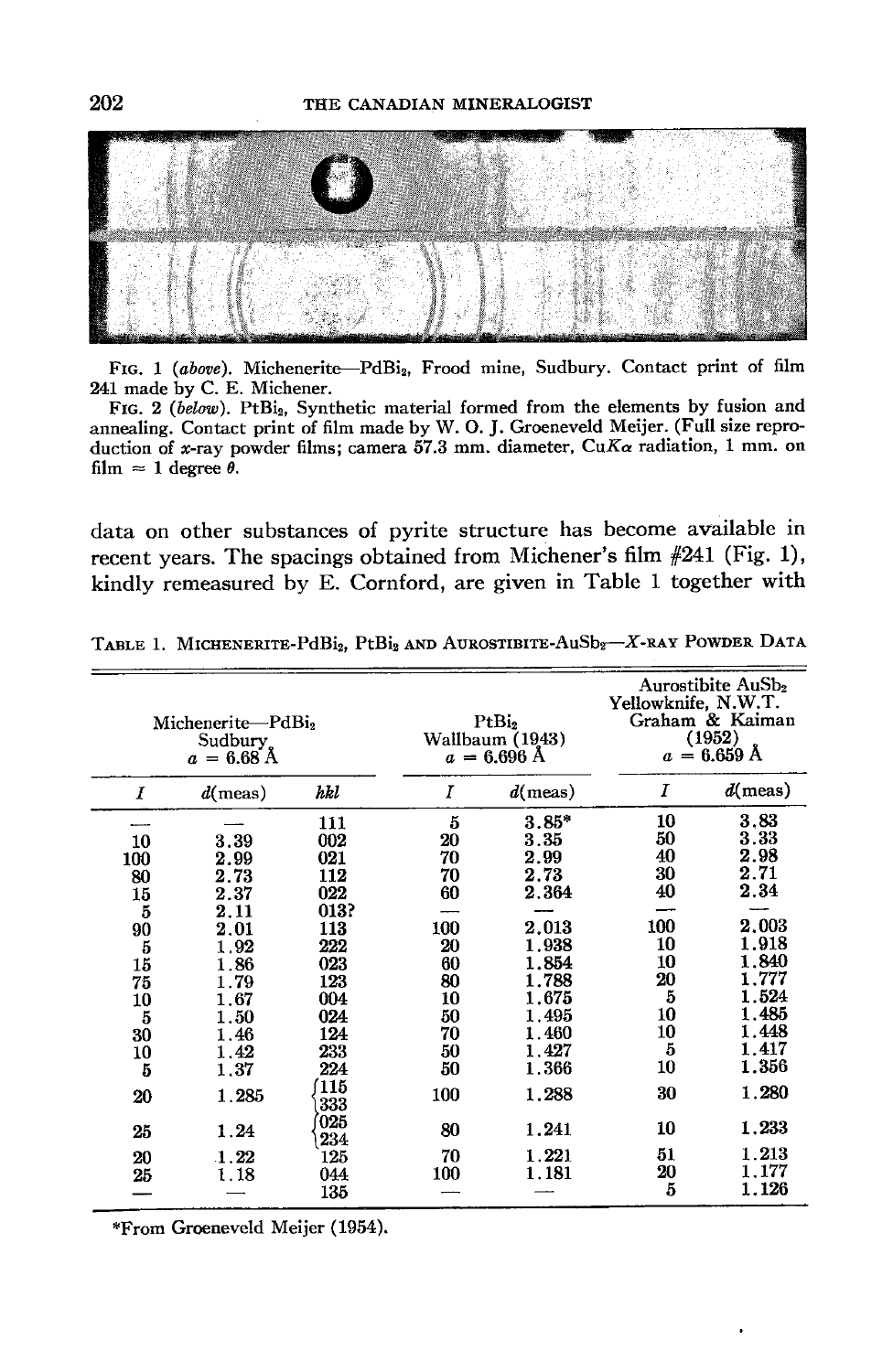| $\overline{I}$ | $d$ (meas)         | hkl        | $\overline{I}$ | $d$ (meas)            | I       | $d$ (meas)       |  |
|----------------|--------------------|------------|----------------|-----------------------|---------|------------------|--|
| 10             | 1.15               | 244        | 50             | 1.114                 | 10      | 1.109            |  |
| 5              | 1.087              | 006<br>061 | 50             | 1.100                 |         |                  |  |
|                |                    | 116        |                |                       | 10      | 1.080            |  |
| 20             | 1.083              | 235        | 100            | 1.085                 |         |                  |  |
|                |                    | 026        | 40             | 1.058                 | 5       | 1.050<br>1.013   |  |
| 15             | 1.02               | 335<br>226 | 80<br>50       | 1.020<br>1.007        | 20<br>5 | 1.003            |  |
|                |                    | 063        |                |                       |         | 0.991            |  |
| 20             | 0.996              | 245        | 100            | 0.997                 | 5       |                  |  |
| 15             | 0.985              | 136        | 80             | 0.986                 | 5       | 0.981            |  |
|                |                    | 117        |                |                       | 10      | 0.934            |  |
|                |                    | 155<br>046 |                |                       | 5       | 0.923            |  |
|                |                    | 027        |                |                       | 10      | 0.914            |  |
| 25             | 0.918              | 146        |                |                       |         |                  |  |
|                |                    | 127        |                |                       | 10      | 0.904            |  |
| 25             | 0.910              | 255        |                |                       |         |                  |  |
|                |                    | 336<br>246 |                |                       | 20      | 0.890            |  |
|                |                    | 137        |                |                       | 50      | 0.867            |  |
| 40             | 0.870              | 355        |                |                       |         |                  |  |
| 20             | 0.857              | 065        |                |                       | 10      | 0.853            |  |
|                |                    | 346<br>156 |                |                       |         |                  |  |
| 30             | 0.850              | 237        |                |                       | 10      | 0.846            |  |
| 10             | 0.835              | 008        |                |                       | 20      | 0.833            |  |
| 5              | 0.810              | 028        |                |                       | 20      | 0.808            |  |
|                |                    | 446        |                |                       |         |                  |  |
| 30             | 0.803              | 128<br>247 |                |                       | 20      | 0.802            |  |
| 5              | 0.797              | 356        |                |                       | 5       | 0.796            |  |
|                |                    | 228        |                |                       | 40      | 0.785            |  |
|                |                    | 006        |                |                       |         |                  |  |
|                | Cu radiation       |            |                | $CoK\alpha$ radiation |         | $CuKa$ radiation |  |
|                | Angstrom units     |            |                | $\lambda = 1.790$     |         | converted from   |  |
|                | not corrected      |            |                | $= 1.7889$ for d      |         | kX, units        |  |
|                | for film shrinkage |            |                | below 1.25            |         |                  |  |

 $TABLE 1—(continued)$ 

powder data on artificial PtBi<sub>2</sub> (Wallbaum, 1943, A.S.T.M. X-ray powder data file #7-373) and on aurostibite, AuSb<sub>2</sub> (Graham & Kaiman, 1952).

Groeneveld Meijer (1954) obtained a low temperature form of  $\alpha$ -PtBi<sub>2</sub> by fusion of the elements and annealing for  $48$  hours at  $250^{\circ}$ C. The x-ray powder data (Fig. 2) yield  $a = 6.701$  Å and agree closely with that given by Wallbaum (1943). He also obtained a second phase  $\beta$ -PtBi<sub>2</sub>, by quenching a fusion of the elements. The x-ray powder pattern of this high temperature phase is not similar to that for any PdBi<sub>2</sub> phase. The agreement in the x-ray powder data is striking, although marked differpatterns. These differences could easily be due to differences in sample ences are evident in the intensities of corresponding lines in the three preparation and mounting, camera design, and structural factors, since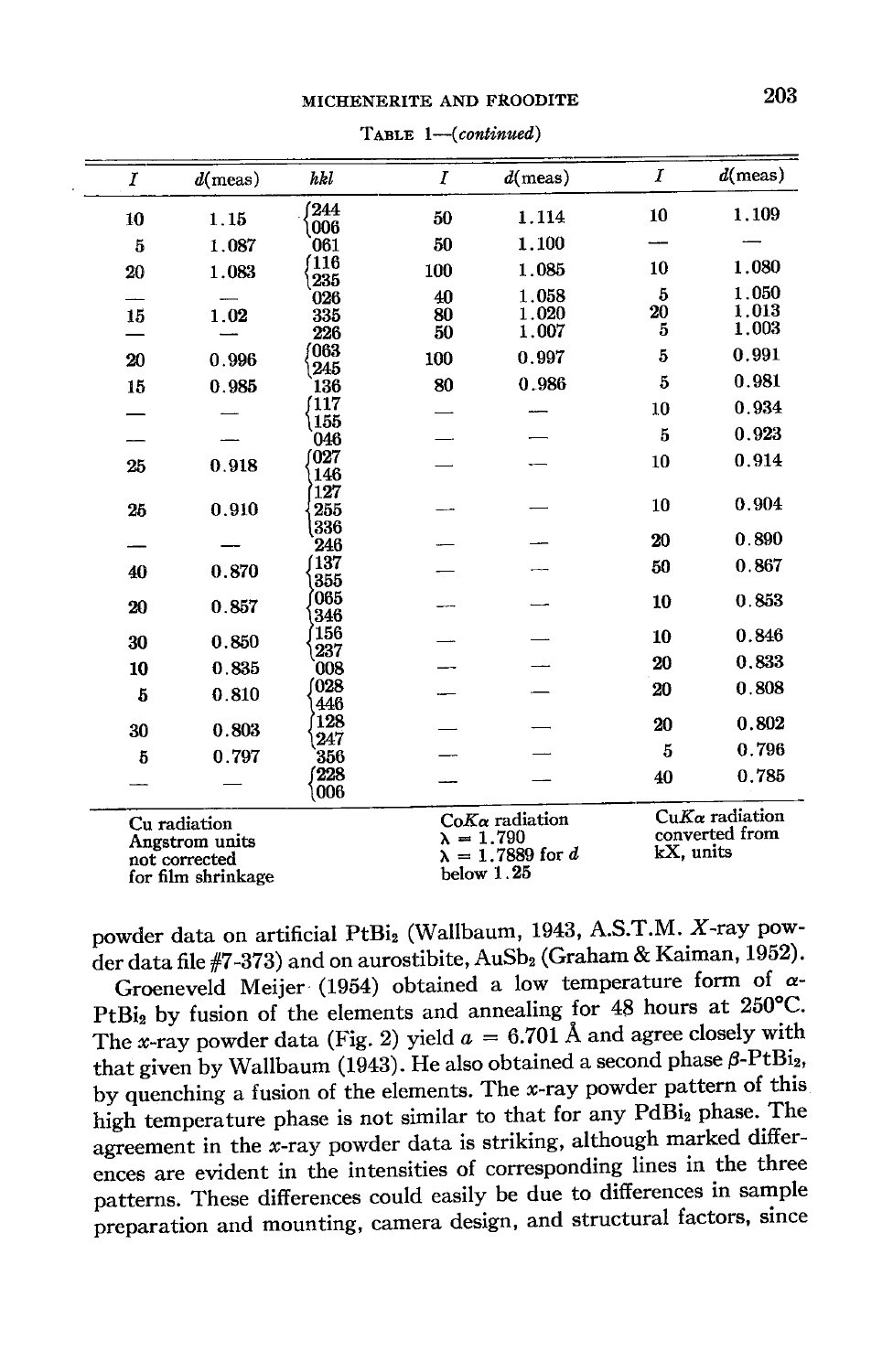there is a marked difference in the scattering power of the elements involved. The high absorption of  $PtBi<sub>2</sub>$  is clearly the cause of the anomalously high intensities for the low spacings in that material. Indexing of this pattern (michenerite) gives the cubic cell edge  $a = 6.68$  Å. Only one weak line,  $I = 5$ ,  $d = 2.11$ , has no counterpart in the PtBi<sub>2</sub> or  $AuSb<sub>2</sub>$  patterns. This line has an index (013) which is incompatible with the pyrite space group.

The  $x$ -ray data strongly supports the view that michenerite is a form of PdBis with the pyrite structure. It is possible that the structure is deficient in bismuth and may approach the composition  $Pd_2Bi_3$  found by analysis. On the other hand analyses made on such small samples of uncertain purity may well be subject to a considerable error. The fact that PdBiz has not been found to form by cooling of artificial melts, renders it difficult to establish the composition more accurately by laboratory work, but does not preclude the composition  $PdBi<sub>2</sub>$  for this mineral.

The mineral is named after Dr. C. E. Michener, presently vicepresident, Canadian Nickel Company Limited, Toronto.

#### FROODITE

This mineral is referred to as  $PdBi_x$  or  $PdBi_3$  in the unpublished reports. Flat cleavage fragments and rounded grains of a single, pure palladium-bismuthide were recovered from mill concentrates from the Frood Mine, after which it is named (Fig. 3, 4).

According to Michener this has the following properties: colour-grey, streak-black; lustre-metallic, splendent on fresh cleavage, tarnishes quickly; fracture—uneven, brittle; hardness—2.5; specific gravity— L2.6, L2.5 (bV G.A. Harcourt).

Single crystal x-ray films were obtained by the late Harry Berman at Harvard University on the cleavage fragment illustrated in figure L. The films obtained by Dr. Berman were kindly loaned from the Harvard files by Professor C. Frondel. The cleavage fragment is not available for further study.

X-ray study. Rotation and zero-layer Weissenberg films (Berman) on a cleavage fragment rotating about the cleavage edge yielded the following data:2 monoclinic; cleavage, (001) very perfect, (100) less perfect;  $a=5.71, b=4.29, c=6.37, \beta=102^{\circ} 27'; a:b:c=1.33:1:1.49.$ 

Burr & Peacock (1942), in their study of the Pd-Bi system, obtained two modifications of PdBi<sub>2</sub> by crystallization from fusion of the elements in various proportions. Material of composition PdBi<sub>2</sub>, cooled in air,

2Personal communication, August 21, 1939.

 $\ddot{\phantom{0}}$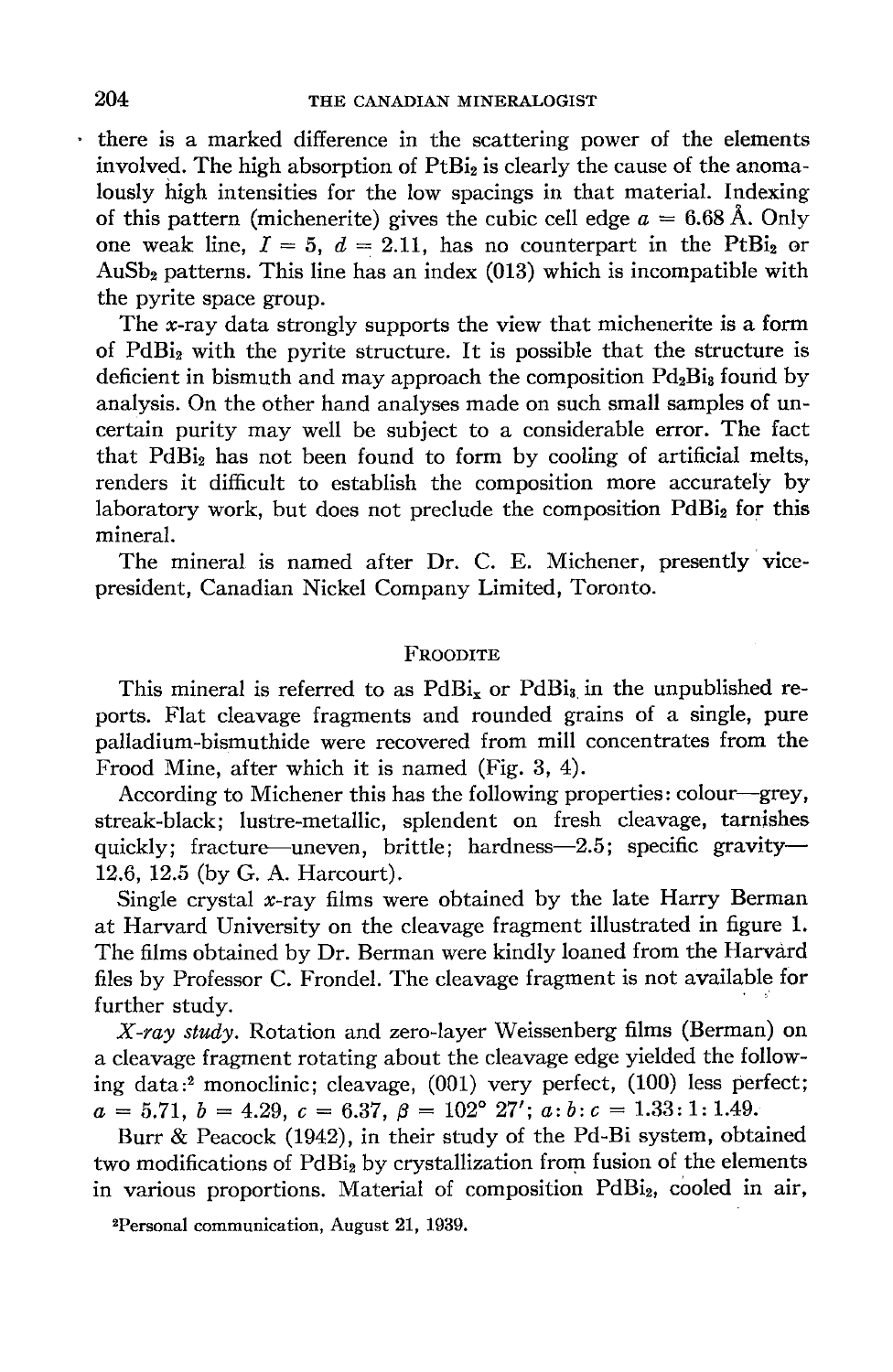

FIG. 3 (left). Froodite-PdBi<sub>2</sub>, Frood mine, Sudbury. Crystal fragment showing flat (100) cleavage face x 18. Photo by C. E. Michener.

FIG; 4 (right). Froodite-PdBi<sub>2</sub>, Frood mine, Sudbury. Polished surface in bakelite mount x 54. Photo by C. E. Michener.

showed zoned crystals with cores of high temperature  $\beta$ -PdBi<sub>2</sub> and margins of low temperature  $\alpha$ -PdBi<sub>2</sub>. After annealing in a furnace for 13 days at a temperature below the melting point and cooling slowly in the furnace, homogeneous  $\alpha$ -PdBi<sub>2</sub> results.

This artificial  $\alpha$ -PdBi<sub>2</sub> has the following properties: monoclinic- $C2/m$ ; cleavage (100) perfect, poor cleavage (102)?;  $a = 12.75, b = 4.29$ ,  $c=5.67$ ,  $\beta=102^{\circ}$  52'; content 4 [PdBi<sub>2</sub>]; specific gravity 11.5 (meas), 11.52 (calc).

Comparison of natural and artificial compounds. No mention was made of the natural palladium bismuthide in the paper by Burr & Peacock, but in his files Peacock has noted that "Michener's PdBig" is identical with  $\alpha$ -PdBi<sub>2</sub>. A comparison of Berman's single crystal films obtained from the natural fragment and Burr & Peacock's films of the artificial  $\alpha$ -PdBi<sub>2</sub> reveals that the rotation and zero-level Weissenberg films are indeed identical. The rotation axis is  $b$  in both cases. The difference between the two sets of data results from the fact that Berman did not obtain a first-layer Weissenberg film and thus missed the diffractions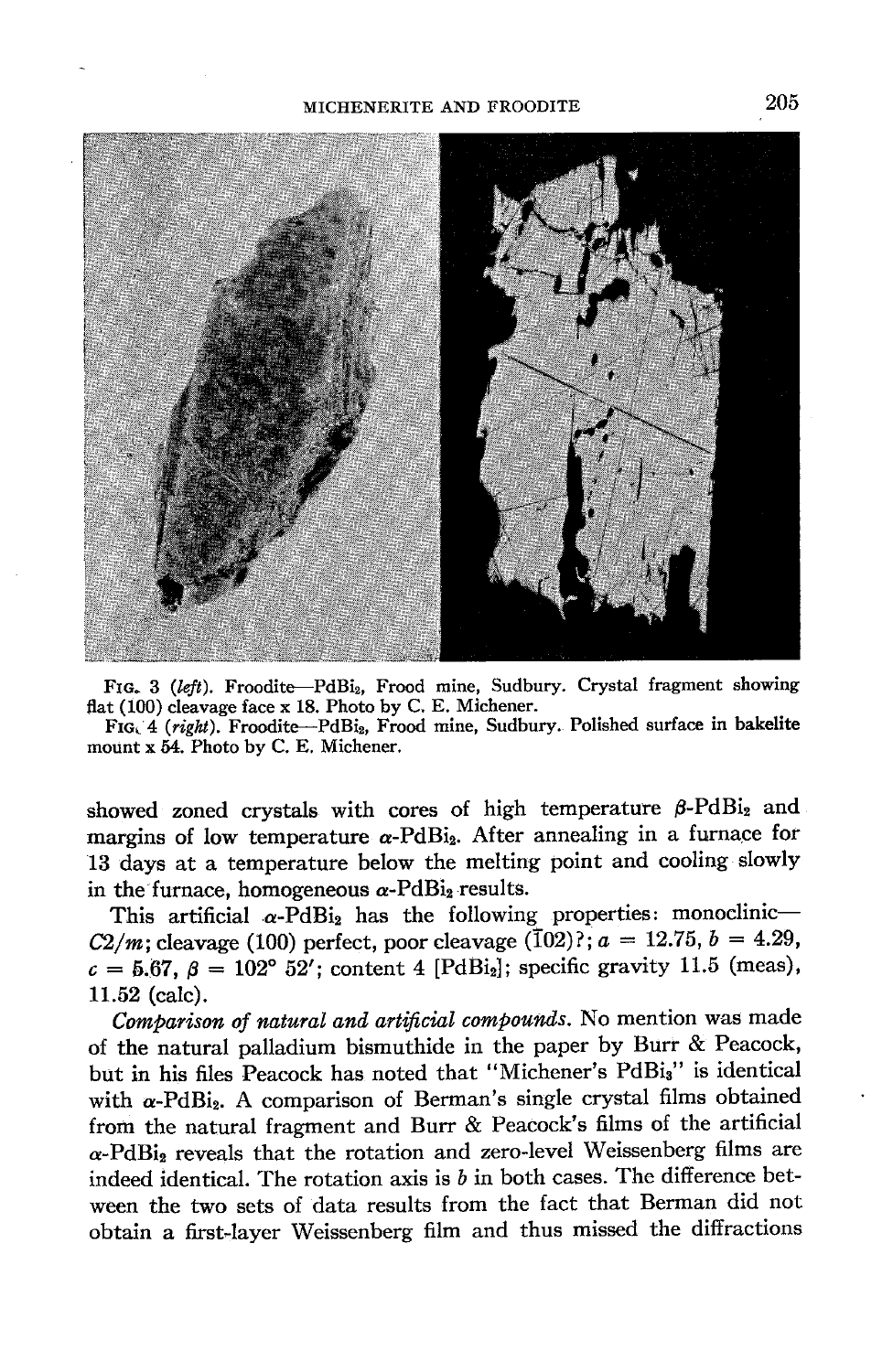which require doubling of one period. The data compare as follows in the setting chosen by Burr & Peacock:

| <b>Berman</b>             | Burr & Peacock                       |
|---------------------------|--------------------------------------|
| natural froodite          | $\alpha$ -PdBi <sub>2</sub>          |
| Monoclinic                | Monoclinic— $C2/m$                   |
| $2c = 12.74 \text{ Å}$    | $a = 12.75 \text{ Å}$                |
| $b = 4.29$                | $b = 4.29$                           |
| $a = 5.71$                | $c = 5.67$                           |
| $\beta = 102^{\circ} 27'$ | $\beta = 102^{\circ} 52'$            |
| $S.G. = 12.5$             | $S.G. = 11.5$                        |
| Cleavage (100), (001)     | Cleavage (100) and $\sqrt[T]{102}$ ) |
|                           | $4$ [PdBi <sub>2</sub> ]             |

and thus there is no doubt that froodite is the same as  $\alpha$ -PdBiz. There remains however the apparent difference in composition, PdBi<sub>3</sub> for the natural material and PdBi<sub>2</sub> for artificial. The work of Burr & Peacock does not indicate that any appreciable variation from the composition PdBi<sub>2</sub> can be expected. Fusions of composition  $Pd_{3}$ -Bi<sub>97</sub> to  $Pd_{31}$ -Bi<sub>99</sub> all show both  $\alpha$ -PdBi<sub>2</sub> and bismuth in polished sections and in x-ray powder films. Certainly under these conditions of synthesis no significant variation in the composition of  $PdBi<sub>2</sub>$  occurs. The x-ray powder data obtained by Michener are compared in Table 2 with the data obtained from a new film made in our laboratories on a powder spindle from M. A. Peacock's files. This spindle is purported to contain Michener's original sample. Also in the table the x-ray powder data of  $\alpha$ -PdBi<sub>2</sub> given by Burr & Peacock (1942) are reproduced. The powder data confirm the identity of froodite with  $\alpha$ -PdB<sub>1</sub>. This being the case, one can only surmise as to the reasons for the results of approximate analyses by Michener which yielded a ratio close to PdBi<sub>3</sub>. The possibility still remains of the existence of still another palladium compound in these ores, and is strongly suggested by recent studies by the senior author and R. L. Stanton, These have revealed fine grains, the hardness, reflectivity, and double refraction of which, though similar to froodite are not identical with it. Unfortunately not enough of this substance has been found for x-ray analysis, let alone chemical analysis.

Optical properties: light grey, anisotropic-polarization colours-light to dark grey.

Etch reactiow: Etch reactions for froodite as determined by Michener, are compared in the following table with those obtained by us on artificial  $\alpha$ -PdBi<sub>2</sub> prepared by Burr & Peacock, are as follows: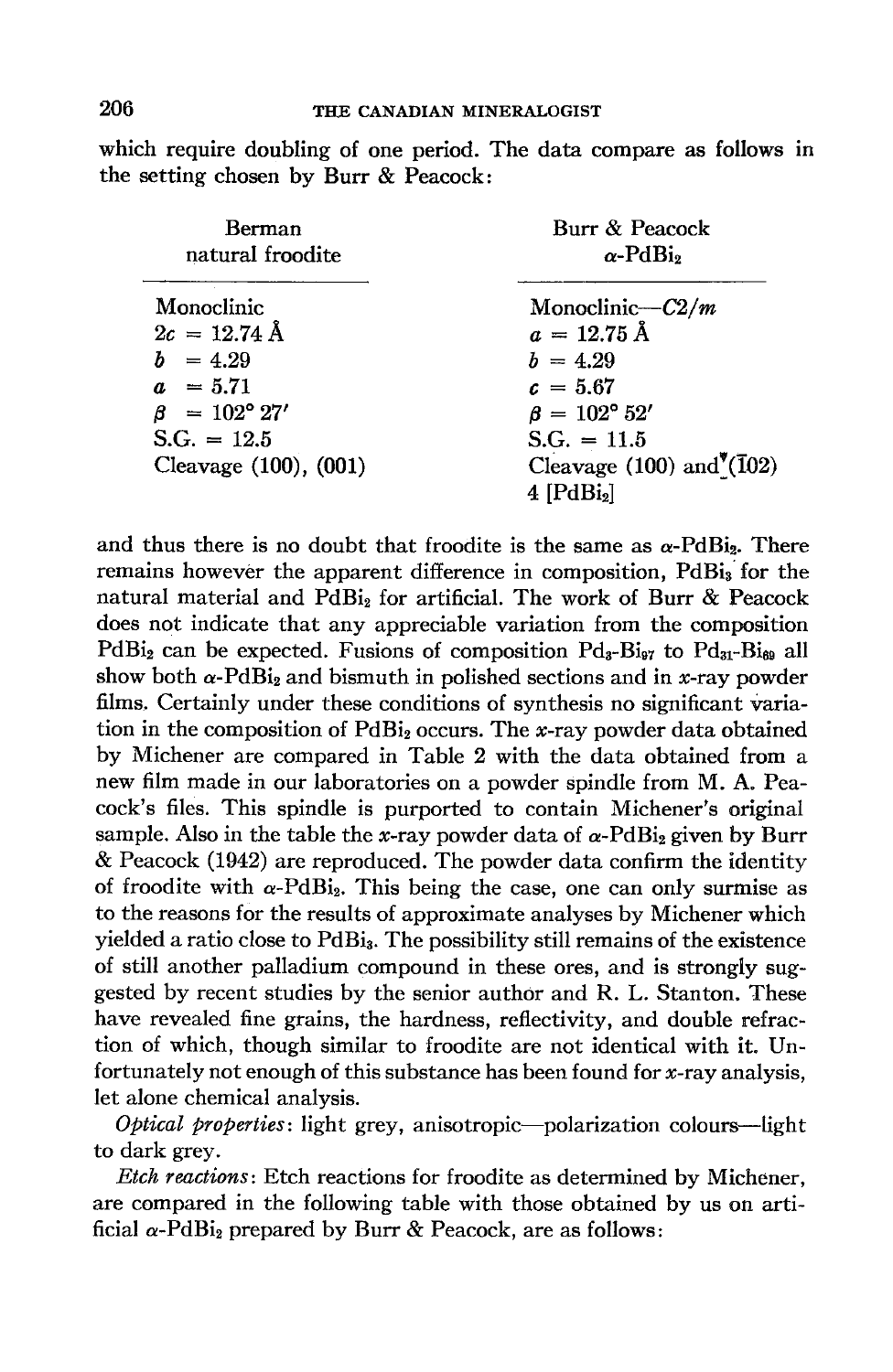## MICHENERITE AND FROODITE 207

| $\boldsymbol{I}$<br>$d$ (meas)<br>hkl<br>Ĭ<br>$d$ (meas)<br>I<br>$d$ (meas)<br>6.27<br>200<br>30<br>6.24<br>20<br>3.17<br>30<br>30<br>3.14<br>111,400<br>3.12<br>10<br>2.99<br>60<br>70<br>2.97<br>310<br>30<br>2.96<br>2.82<br>50<br>$\bar{3}11$<br>20<br>2.81<br>80<br>2.81<br>1002<br>2.77<br>100<br>100<br>2.77<br>$\bar{2}02$<br>2.48<br>50<br>401, 311<br>40<br>70<br>2.48<br>2.50<br>112, 402<br>2.34<br>30<br>2.35<br>40<br>202<br>2.20<br>80<br>2.21<br>$\overline{3}$ 12, 112<br>60<br>2.27<br>70<br>(510, 511<br>2.14<br>40<br>60<br>2.13<br>50<br>2.14<br>020<br>2.08<br>601<br>40<br>50<br>2.09<br>1.883<br>10<br>10<br>1.881<br>1.690<br>30<br>.30<br>1.70<br>40<br>1.689<br>1.638<br>40<br>20<br>1.65<br>60<br>1.637<br>1,617<br>L.<br>10<br>1.587<br>20<br>20<br>1.590<br>1.552<br>70<br>50<br>1.57<br>80<br>1.556<br>1.494<br>20<br>20<br>1.50<br>40<br>1.497<br>20<br>1.450<br>1.453<br>10<br>20<br>1.43<br>1.418<br>40<br>60<br>1.419<br>1.337<br>$\cdot$ 10<br>$\boldsymbol{5}$<br>5<br>1.337<br>1.35<br>$\overline{\mathbf{5}}$<br>1.292<br>$\overline{\mathbf{5}}$<br>1.293<br>1.279<br>10<br>20<br>2.281<br>10<br>1.254<br>$\equiv$<br>1.261<br>10<br>10<br>1.240<br>10<br>1.244<br>5<br><u>.</u><br>1.223<br>$\overline{5}$<br>5<br>1.198<br>1.199<br>40<br>1.177<br>20<br>1.19<br>40<br>1.185<br>1.151<br>5<br>1.13<br>1.115<br>1.118<br>30<br>20<br>30<br>30<br>1.073<br>30<br>1.087<br>30<br>1.075<br>5<br>1.048<br>5<br>1.052<br>10<br>1.030<br>10<br>1.034<br>1.014<br>5<br>$\bf 5$<br>1.015<br>30<br>0.978<br>20<br>0.980<br>0.962<br>5<br>$\begin{array}{c} 5 \\ 5 \end{array}$<br>0.964<br>$\overline{5}$<br>0.950<br>0.952<br>5<br>0.942<br><br>$\overline{5}$<br>0.942<br>10<br>0.932<br>10<br>0.934<br>5<br>0.912<br>10<br>0.915<br>0.906<br>10<br>10<br>0.907<br>10<br>0.898<br>10<br>0.900<br>5<br>0.888 | Froodite*<br>C. E. Michener |  | Frooditet |  |  | $\alpha$ -PdBi <sub>2</sub> <sup>†</sup><br>artificial |  |
|-----------------------------------------------------------------------------------------------------------------------------------------------------------------------------------------------------------------------------------------------------------------------------------------------------------------------------------------------------------------------------------------------------------------------------------------------------------------------------------------------------------------------------------------------------------------------------------------------------------------------------------------------------------------------------------------------------------------------------------------------------------------------------------------------------------------------------------------------------------------------------------------------------------------------------------------------------------------------------------------------------------------------------------------------------------------------------------------------------------------------------------------------------------------------------------------------------------------------------------------------------------------------------------------------------------------------------------------------------------------------------------------------------------------------------------------------------------------------------------------------------------------------------------------------------------------------------------------------------------------------------------------------------------------------------------------------------------------------------------------------------------------------------------------------------------------------------------------------|-----------------------------|--|-----------|--|--|--------------------------------------------------------|--|
|                                                                                                                                                                                                                                                                                                                                                                                                                                                                                                                                                                                                                                                                                                                                                                                                                                                                                                                                                                                                                                                                                                                                                                                                                                                                                                                                                                                                                                                                                                                                                                                                                                                                                                                                                                                                                                               |                             |  |           |  |  |                                                        |  |
|                                                                                                                                                                                                                                                                                                                                                                                                                                                                                                                                                                                                                                                                                                                                                                                                                                                                                                                                                                                                                                                                                                                                                                                                                                                                                                                                                                                                                                                                                                                                                                                                                                                                                                                                                                                                                                               |                             |  |           |  |  |                                                        |  |
|                                                                                                                                                                                                                                                                                                                                                                                                                                                                                                                                                                                                                                                                                                                                                                                                                                                                                                                                                                                                                                                                                                                                                                                                                                                                                                                                                                                                                                                                                                                                                                                                                                                                                                                                                                                                                                               |                             |  |           |  |  |                                                        |  |
|                                                                                                                                                                                                                                                                                                                                                                                                                                                                                                                                                                                                                                                                                                                                                                                                                                                                                                                                                                                                                                                                                                                                                                                                                                                                                                                                                                                                                                                                                                                                                                                                                                                                                                                                                                                                                                               |                             |  |           |  |  |                                                        |  |
|                                                                                                                                                                                                                                                                                                                                                                                                                                                                                                                                                                                                                                                                                                                                                                                                                                                                                                                                                                                                                                                                                                                                                                                                                                                                                                                                                                                                                                                                                                                                                                                                                                                                                                                                                                                                                                               |                             |  |           |  |  |                                                        |  |
|                                                                                                                                                                                                                                                                                                                                                                                                                                                                                                                                                                                                                                                                                                                                                                                                                                                                                                                                                                                                                                                                                                                                                                                                                                                                                                                                                                                                                                                                                                                                                                                                                                                                                                                                                                                                                                               |                             |  |           |  |  |                                                        |  |
|                                                                                                                                                                                                                                                                                                                                                                                                                                                                                                                                                                                                                                                                                                                                                                                                                                                                                                                                                                                                                                                                                                                                                                                                                                                                                                                                                                                                                                                                                                                                                                                                                                                                                                                                                                                                                                               |                             |  |           |  |  |                                                        |  |
|                                                                                                                                                                                                                                                                                                                                                                                                                                                                                                                                                                                                                                                                                                                                                                                                                                                                                                                                                                                                                                                                                                                                                                                                                                                                                                                                                                                                                                                                                                                                                                                                                                                                                                                                                                                                                                               |                             |  |           |  |  |                                                        |  |
|                                                                                                                                                                                                                                                                                                                                                                                                                                                                                                                                                                                                                                                                                                                                                                                                                                                                                                                                                                                                                                                                                                                                                                                                                                                                                                                                                                                                                                                                                                                                                                                                                                                                                                                                                                                                                                               |                             |  |           |  |  |                                                        |  |
|                                                                                                                                                                                                                                                                                                                                                                                                                                                                                                                                                                                                                                                                                                                                                                                                                                                                                                                                                                                                                                                                                                                                                                                                                                                                                                                                                                                                                                                                                                                                                                                                                                                                                                                                                                                                                                               |                             |  |           |  |  |                                                        |  |
|                                                                                                                                                                                                                                                                                                                                                                                                                                                                                                                                                                                                                                                                                                                                                                                                                                                                                                                                                                                                                                                                                                                                                                                                                                                                                                                                                                                                                                                                                                                                                                                                                                                                                                                                                                                                                                               |                             |  |           |  |  |                                                        |  |
|                                                                                                                                                                                                                                                                                                                                                                                                                                                                                                                                                                                                                                                                                                                                                                                                                                                                                                                                                                                                                                                                                                                                                                                                                                                                                                                                                                                                                                                                                                                                                                                                                                                                                                                                                                                                                                               |                             |  |           |  |  |                                                        |  |
|                                                                                                                                                                                                                                                                                                                                                                                                                                                                                                                                                                                                                                                                                                                                                                                                                                                                                                                                                                                                                                                                                                                                                                                                                                                                                                                                                                                                                                                                                                                                                                                                                                                                                                                                                                                                                                               |                             |  |           |  |  |                                                        |  |
|                                                                                                                                                                                                                                                                                                                                                                                                                                                                                                                                                                                                                                                                                                                                                                                                                                                                                                                                                                                                                                                                                                                                                                                                                                                                                                                                                                                                                                                                                                                                                                                                                                                                                                                                                                                                                                               |                             |  |           |  |  |                                                        |  |
|                                                                                                                                                                                                                                                                                                                                                                                                                                                                                                                                                                                                                                                                                                                                                                                                                                                                                                                                                                                                                                                                                                                                                                                                                                                                                                                                                                                                                                                                                                                                                                                                                                                                                                                                                                                                                                               |                             |  |           |  |  |                                                        |  |
|                                                                                                                                                                                                                                                                                                                                                                                                                                                                                                                                                                                                                                                                                                                                                                                                                                                                                                                                                                                                                                                                                                                                                                                                                                                                                                                                                                                                                                                                                                                                                                                                                                                                                                                                                                                                                                               |                             |  |           |  |  |                                                        |  |
|                                                                                                                                                                                                                                                                                                                                                                                                                                                                                                                                                                                                                                                                                                                                                                                                                                                                                                                                                                                                                                                                                                                                                                                                                                                                                                                                                                                                                                                                                                                                                                                                                                                                                                                                                                                                                                               |                             |  |           |  |  |                                                        |  |
|                                                                                                                                                                                                                                                                                                                                                                                                                                                                                                                                                                                                                                                                                                                                                                                                                                                                                                                                                                                                                                                                                                                                                                                                                                                                                                                                                                                                                                                                                                                                                                                                                                                                                                                                                                                                                                               |                             |  |           |  |  |                                                        |  |
|                                                                                                                                                                                                                                                                                                                                                                                                                                                                                                                                                                                                                                                                                                                                                                                                                                                                                                                                                                                                                                                                                                                                                                                                                                                                                                                                                                                                                                                                                                                                                                                                                                                                                                                                                                                                                                               |                             |  |           |  |  |                                                        |  |
|                                                                                                                                                                                                                                                                                                                                                                                                                                                                                                                                                                                                                                                                                                                                                                                                                                                                                                                                                                                                                                                                                                                                                                                                                                                                                                                                                                                                                                                                                                                                                                                                                                                                                                                                                                                                                                               |                             |  |           |  |  |                                                        |  |
|                                                                                                                                                                                                                                                                                                                                                                                                                                                                                                                                                                                                                                                                                                                                                                                                                                                                                                                                                                                                                                                                                                                                                                                                                                                                                                                                                                                                                                                                                                                                                                                                                                                                                                                                                                                                                                               |                             |  |           |  |  |                                                        |  |
|                                                                                                                                                                                                                                                                                                                                                                                                                                                                                                                                                                                                                                                                                                                                                                                                                                                                                                                                                                                                                                                                                                                                                                                                                                                                                                                                                                                                                                                                                                                                                                                                                                                                                                                                                                                                                                               |                             |  |           |  |  |                                                        |  |
|                                                                                                                                                                                                                                                                                                                                                                                                                                                                                                                                                                                                                                                                                                                                                                                                                                                                                                                                                                                                                                                                                                                                                                                                                                                                                                                                                                                                                                                                                                                                                                                                                                                                                                                                                                                                                                               |                             |  |           |  |  |                                                        |  |
|                                                                                                                                                                                                                                                                                                                                                                                                                                                                                                                                                                                                                                                                                                                                                                                                                                                                                                                                                                                                                                                                                                                                                                                                                                                                                                                                                                                                                                                                                                                                                                                                                                                                                                                                                                                                                                               |                             |  |           |  |  |                                                        |  |
|                                                                                                                                                                                                                                                                                                                                                                                                                                                                                                                                                                                                                                                                                                                                                                                                                                                                                                                                                                                                                                                                                                                                                                                                                                                                                                                                                                                                                                                                                                                                                                                                                                                                                                                                                                                                                                               |                             |  |           |  |  |                                                        |  |
|                                                                                                                                                                                                                                                                                                                                                                                                                                                                                                                                                                                                                                                                                                                                                                                                                                                                                                                                                                                                                                                                                                                                                                                                                                                                                                                                                                                                                                                                                                                                                                                                                                                                                                                                                                                                                                               |                             |  |           |  |  |                                                        |  |
|                                                                                                                                                                                                                                                                                                                                                                                                                                                                                                                                                                                                                                                                                                                                                                                                                                                                                                                                                                                                                                                                                                                                                                                                                                                                                                                                                                                                                                                                                                                                                                                                                                                                                                                                                                                                                                               |                             |  |           |  |  |                                                        |  |
|                                                                                                                                                                                                                                                                                                                                                                                                                                                                                                                                                                                                                                                                                                                                                                                                                                                                                                                                                                                                                                                                                                                                                                                                                                                                                                                                                                                                                                                                                                                                                                                                                                                                                                                                                                                                                                               |                             |  |           |  |  |                                                        |  |
|                                                                                                                                                                                                                                                                                                                                                                                                                                                                                                                                                                                                                                                                                                                                                                                                                                                                                                                                                                                                                                                                                                                                                                                                                                                                                                                                                                                                                                                                                                                                                                                                                                                                                                                                                                                                                                               |                             |  |           |  |  |                                                        |  |
|                                                                                                                                                                                                                                                                                                                                                                                                                                                                                                                                                                                                                                                                                                                                                                                                                                                                                                                                                                                                                                                                                                                                                                                                                                                                                                                                                                                                                                                                                                                                                                                                                                                                                                                                                                                                                                               |                             |  |           |  |  |                                                        |  |
|                                                                                                                                                                                                                                                                                                                                                                                                                                                                                                                                                                                                                                                                                                                                                                                                                                                                                                                                                                                                                                                                                                                                                                                                                                                                                                                                                                                                                                                                                                                                                                                                                                                                                                                                                                                                                                               |                             |  |           |  |  |                                                        |  |
|                                                                                                                                                                                                                                                                                                                                                                                                                                                                                                                                                                                                                                                                                                                                                                                                                                                                                                                                                                                                                                                                                                                                                                                                                                                                                                                                                                                                                                                                                                                                                                                                                                                                                                                                                                                                                                               |                             |  |           |  |  |                                                        |  |
|                                                                                                                                                                                                                                                                                                                                                                                                                                                                                                                                                                                                                                                                                                                                                                                                                                                                                                                                                                                                                                                                                                                                                                                                                                                                                                                                                                                                                                                                                                                                                                                                                                                                                                                                                                                                                                               |                             |  |           |  |  |                                                        |  |
|                                                                                                                                                                                                                                                                                                                                                                                                                                                                                                                                                                                                                                                                                                                                                                                                                                                                                                                                                                                                                                                                                                                                                                                                                                                                                                                                                                                                                                                                                                                                                                                                                                                                                                                                                                                                                                               |                             |  |           |  |  |                                                        |  |
|                                                                                                                                                                                                                                                                                                                                                                                                                                                                                                                                                                                                                                                                                                                                                                                                                                                                                                                                                                                                                                                                                                                                                                                                                                                                                                                                                                                                                                                                                                                                                                                                                                                                                                                                                                                                                                               |                             |  |           |  |  |                                                        |  |
|                                                                                                                                                                                                                                                                                                                                                                                                                                                                                                                                                                                                                                                                                                                                                                                                                                                                                                                                                                                                                                                                                                                                                                                                                                                                                                                                                                                                                                                                                                                                                                                                                                                                                                                                                                                                                                               |                             |  |           |  |  |                                                        |  |
|                                                                                                                                                                                                                                                                                                                                                                                                                                                                                                                                                                                                                                                                                                                                                                                                                                                                                                                                                                                                                                                                                                                                                                                                                                                                                                                                                                                                                                                                                                                                                                                                                                                                                                                                                                                                                                               |                             |  |           |  |  |                                                        |  |
|                                                                                                                                                                                                                                                                                                                                                                                                                                                                                                                                                                                                                                                                                                                                                                                                                                                                                                                                                                                                                                                                                                                                                                                                                                                                                                                                                                                                                                                                                                                                                                                                                                                                                                                                                                                                                                               |                             |  |           |  |  |                                                        |  |
|                                                                                                                                                                                                                                                                                                                                                                                                                                                                                                                                                                                                                                                                                                                                                                                                                                                                                                                                                                                                                                                                                                                                                                                                                                                                                                                                                                                                                                                                                                                                                                                                                                                                                                                                                                                                                                               |                             |  |           |  |  |                                                        |  |

### TABLE 2. FROODITE AND  $\alpha$ -PdBi<sub>g</sub>-X-RAY POWDER DATA  $(CuK$  radiation, Ni filter, camera diameter  $57.3$  mm.)

\*Data given by Michener (1940).

tData from new film obtained from powder spindle in M. A. Peacock's file, labelled<br>
"Michener's PdBi<sub>s</sub>" ( $\lambda = 1.5418$ ).<br>
tData for  $\alpha$ -PdBi<sub>2</sub> from Burr & Peacock (1942) converted to Å.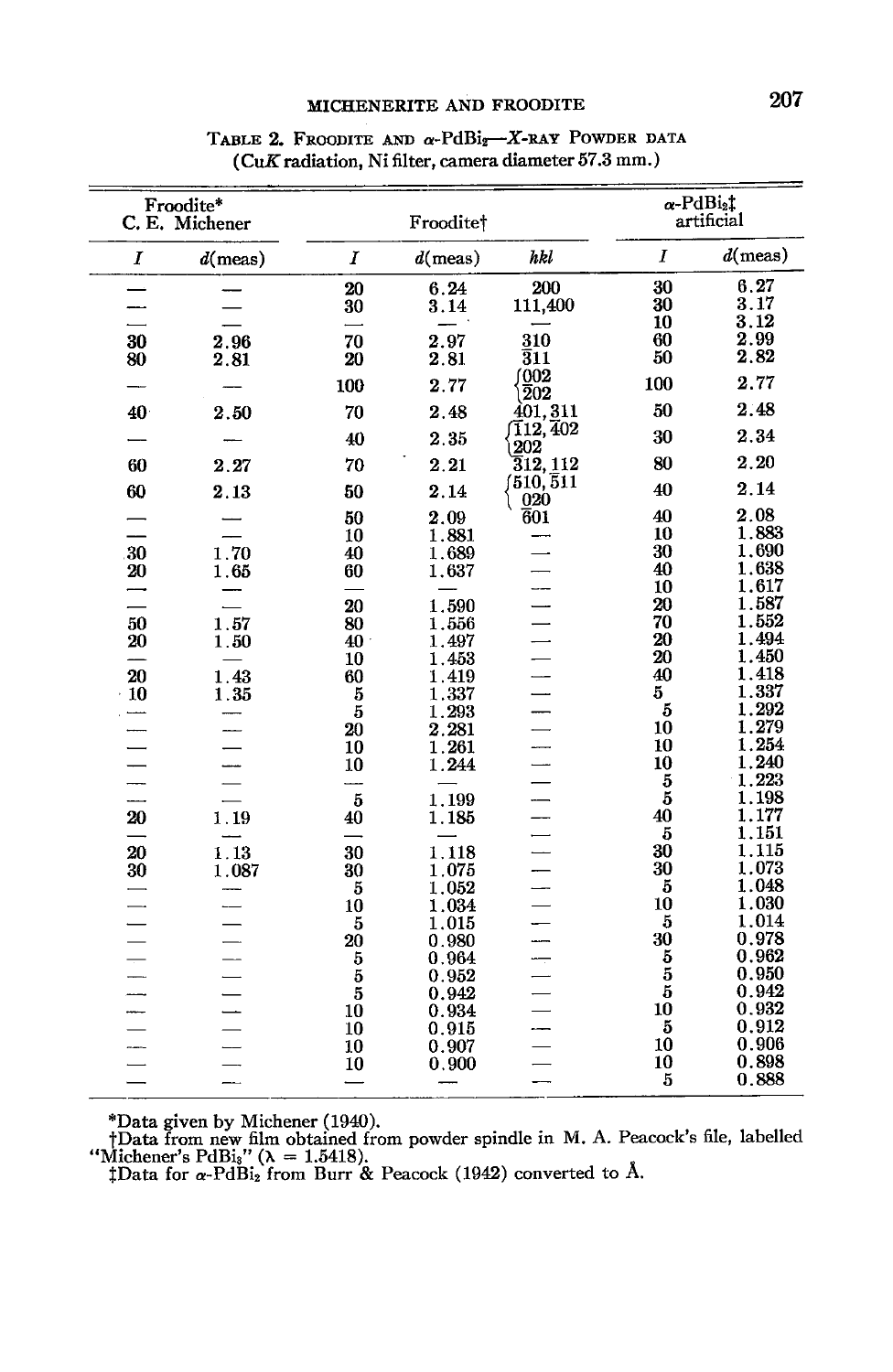|                                                          | Froodite                                                                                | $\alpha$ —PdBi <sub>2</sub>                                                                                |
|----------------------------------------------------------|-----------------------------------------------------------------------------------------|------------------------------------------------------------------------------------------------------------|
|                                                          | $HNOs(1:1)$ —Effervescence slow, turns<br>brown with production of<br>granular surface. | Effervescence, etches and leaves brown<br>stain.                                                           |
| HNO <sub>3</sub> (Conc.)<br>$HCl$ (1:1)<br>$HCl$ (conc.) | negative                                                                                | Vigorous etch with eff. stains brown.<br>negative<br>stains faint brown to negative                        |
| <b>KCN</b><br>FeCl <sub>s</sub>                          | slowly stains dark<br>instantly stains black                                            | negative<br>instantly stains brown to iridescent,<br>brings out grain boundaries, and lamellar<br>twinning |
| KOH<br>HgCl <sub>2</sub>                                 | negative<br>negative                                                                    | negative<br>negative to slight roughening of surface.                                                      |

The slight differences noted in etch reactions, as with KCN and FeCla may be due to slight differences in composition (or impurities) in the natural mineral and the artificial product, and are not regarded as significant.

#### SUMMARY AND CONCLUSIONS

Two palladium bismuthides discovered in the arsenic- and lead-copperrich ores of the Frood mine, Sudbury district of Ontario some years ago by C. E. Michener, and reported in his doctorate thesis (University of Toronto, 1940) are re-described and named Michenerite and Froodite. On the basis of  $x$ -ray data these appear to be two crystalline modifications or phases of PdBi<sub>2</sub>, the former isometric, the latter monoclinic, although approximate analyses of the natural materials forrnerly suggested compositions of Pd<sub>2</sub>Bi<sub>3</sub> and PdBi<sub>3</sub>. A third modification,  $\beta$ -PdBi<sub>2</sub>, prepared by Burr & Peacock, is not yet known to have a natural counterpart.

Michenerite is a greyish white, soft, brittle mineral with no cleavage. The comparison of x-ray powder data with that for  $PtBi<sub>2</sub>$  and  $AuSb<sub>2</sub>$ (aurostibite) indicates that michenerite is isometric with a pyrite structure,  $a = 6.68$  Å and the composition PdBi<sub>2</sub>. Burr & Peacock (1942) did not obtain this phase in their study of the Pd-Bi system.

Froodite, found in fragments and rounded grains, is also grey in colour, soft, brittle but with one perfect cleavage (100) and one less perfect (001). X-ray study of the natural fragment by the late Dr. Harry Berman and of artificial material by Burr & Peacock (L942) indicates that froodite is monoclinic- $C2/m$ , with  $a = 12.75$ ,  $b = 4.29$ ,  $c = 5.67$ ,  $\beta = 102^{\circ}$  52', containing 4[PdBi<sub>2</sub>], S.G. = 12.5 (mineral, meas), 11.5 (artificial, meas), 11.52 (calc). The data by Burr & Peacock (1942) were obtained on the low temperature phase,  $\alpha$ -PdBi<sub>2</sub>, found in their study of the system Pd-Bi. The x-ray powder data further support the identity of froodite with  $\alpha$ -PdBi<sub>2</sub>.